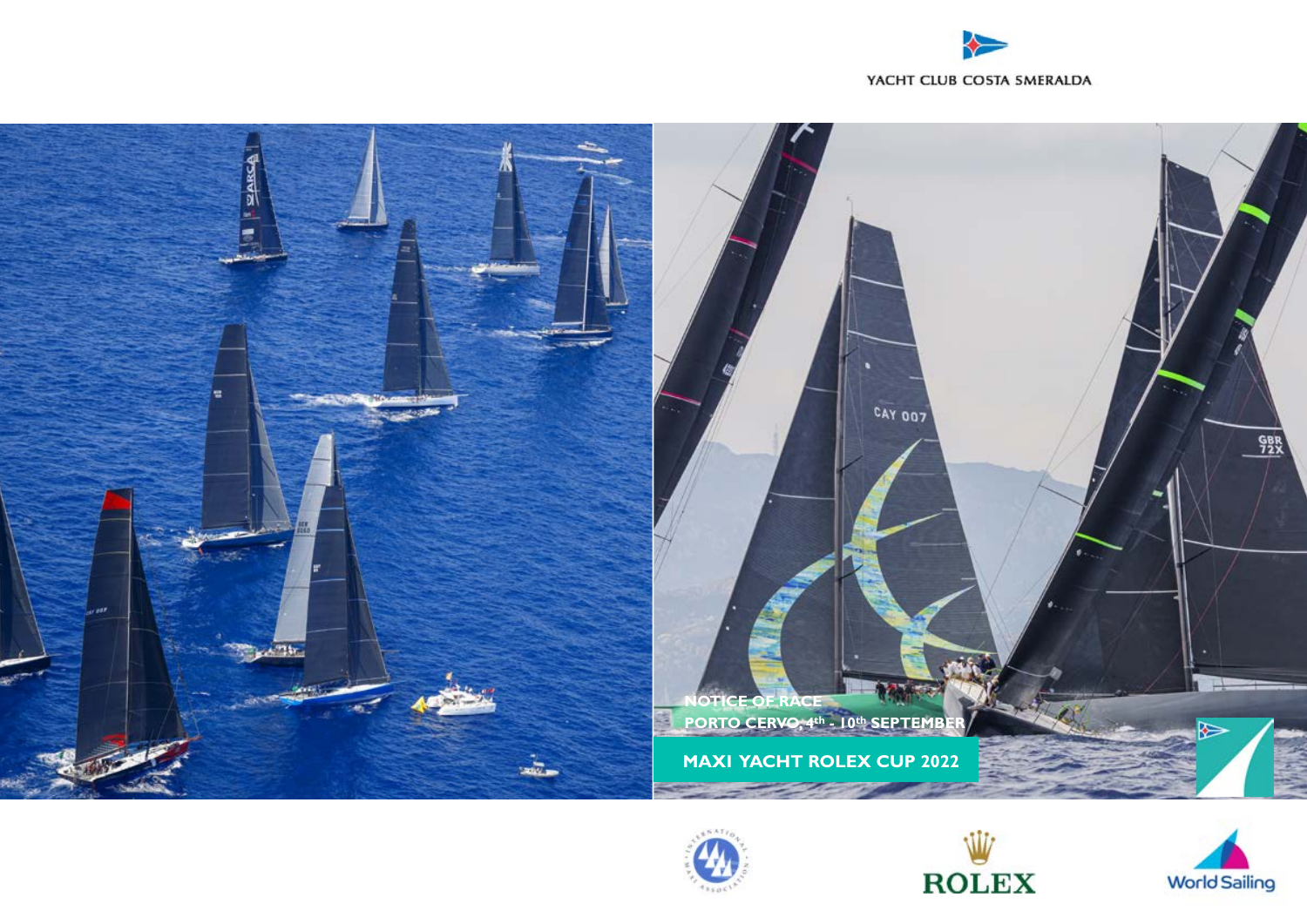

## Porto Cervo, 4 - 10 September 2022

## NOTICE OF RACE

#### Organising Authority (OA) & Venue

The Maxi Yacht Rolex Cup is organised under the authority of the Italian Sailing Federation, from 4 to 10 September by the Yacht Club Costa Smeralda (YCCS) in conjunction with the International Maxi Association (IMA) and sponsored by Rolex SA.

The venue for the event is the Yacht Club Costa Smeralda, Porto Cervo, Sardinia, Italy.

Yacht Club Costa Smeralda

07021 Porto Cervo (SS) - Sardinia - Italy t. +39 0789 902200 | e. [secretariat@yccs.it](mailto:secretariat@yccs.it%20%7C) | ws. [www.yccs.com](http://www.yccs.com/)

#### 1. RULES

- 1.1 The regatta will be governed by the rules as defined in *The Racing Rules of Sailing*.<br>1.2 The applicable FIV Prescriptions at the time of the event at the following link:
- The applicable FIV Prescriptions at the time of the event at the following link: [https://www.sailing.org/documents/racingrules/national\\_prescriptions.php](https://www.sailing.org/documents/racingrules/national_prescriptions.php) For Italian crews only: all Italians crews shall be FIV members and have a valid medical certificate.
- 1.3 The World Sailing Offshore Special Regulations (OSR) Category 4. OSR Category 4 compliance will be
- evaluated by the Technical Committee, which may address related issues with a NoR Amendment. 1.4 Racing Rules may be changed as follows:
- 
- 1.4.1 In case of class starts (J class, etc.) class rules may change RRS, ORCsy and IRC Rules. 1.4.2 Exceptions to RRS 77 (Identification of Sails) may be granted by the organizer upon written request prior to the close of registration.
- 1.5 2022 Class Rules, Amendments, Bylaws and Interpretations, if and where applicable.
- 1.5.1 The IMA Class Rules:

(a) IMA Rule C.2.1.(a).2 applies to Mini Maxi and Maxi;

(b) IMA Rules C2.2 to C2.5 apply to helmsmen in Mini Maxi and Maxi.

For Owner Drivers from the age of 75 the conditions of IMA Rule C.2.2 are relaxed as follows: (a) WL races: Owner Driver or Charterer Helm only from the preparatory signal. Per hour a 10 minute break is permitted. The Owner Driver or Charterer Helm shall drive the first and final mile of the race. The break(s) shall take place between mark roundings and avoid clearly imminent maneuvers (tack/gybe).

(b) Coastal Races (any non WL race up to 60 miles): Owner Driver or Charterer Helm only from the preparatory signal. The first hour a 10 minute break is permitted, thereafter a Relief Helm may helm up to a total of 30 minutes per hour and after four hours up to a total of 45 minutes per hour. The Owner Driver or Charterer Helm shall drive the final two miles of the race.

- 1.6 The Rating Rules
- 1.6.1 The 2022 ORCsy Rule for Supermaxi.
- 1.6.2 The 2022 IRC Rule, Parts A, B and C, for Mini Maxi and Maxi.

(a) For the purposes of IRC rules 21.1.5 (d) and (e) this regatta is on consecutive days, yet the sails carried on board need not remain the same for the duration of the event, but sails need to remain the same for each day. For the purpose of this rule the day begins when the boat leaves the dock for the first time each day and ends when the boat returns to the dock after racing;

(b) IRC Rule 22.4.2, if applicable, is deleted and replaced with: "The maximum number of crew on board shall be the Crew Number printed on her certificate. There is no weight limit" (note that in consideration of IRC REDUCED CREW (see NoR 3.12 & 3.13) the crew number printed on the IMA certificate shall apply);

- 1.6.3 If allowed by class rules, steering, ram and winch systems powered by force other than manual, as well as moveable appendages, trim tabs, water ballast and canting keels are permitted if each feature is declared on the IRC or ORCsy certificate (changes RRS 51 and 52).
- 1.7 The official language is English. If there is a conflict between languages, the English text will take precedence.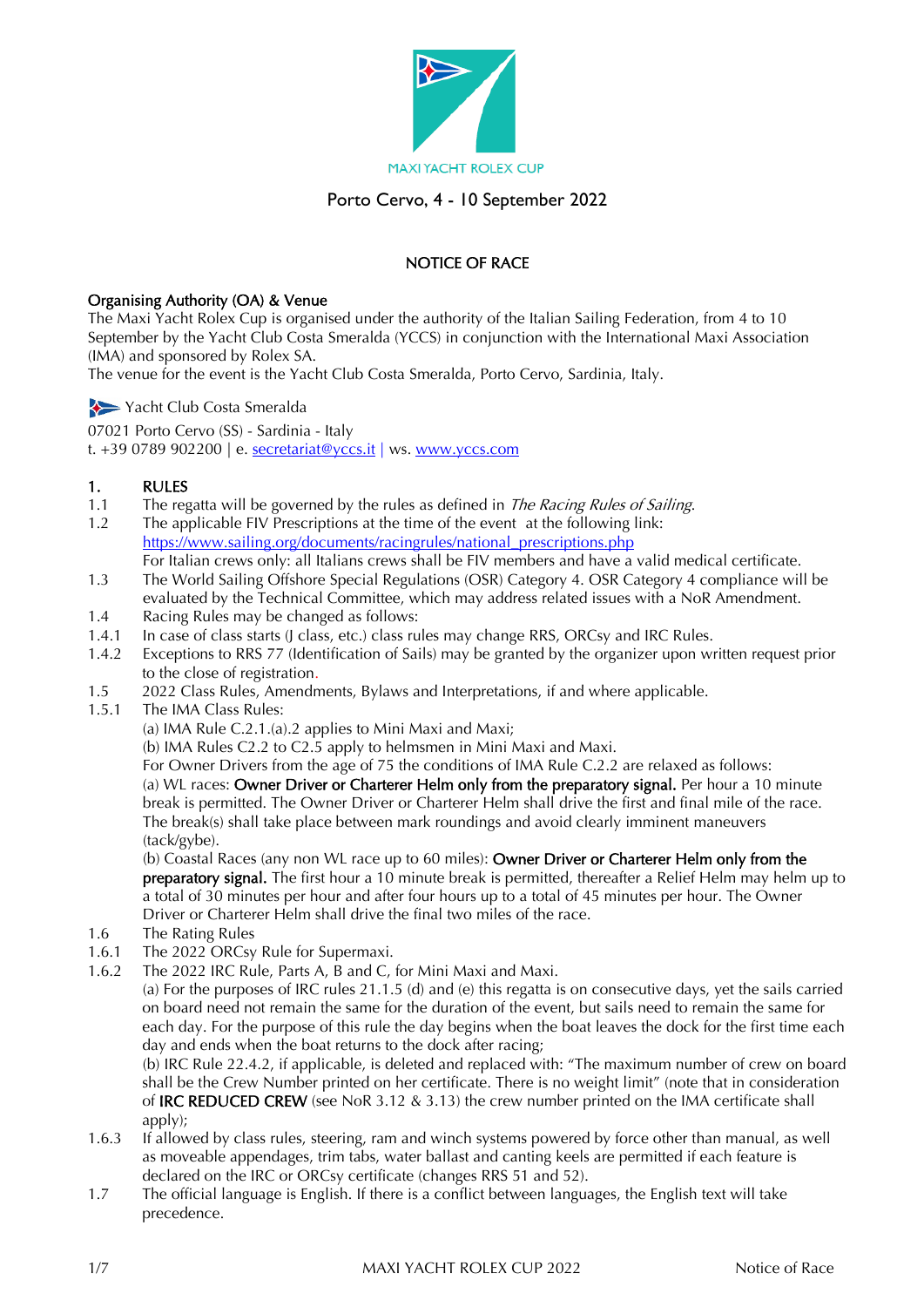- 1.8 The registration nationality of a boat is indicated by the owner of the boat as set out in the entry form (FLAG section). If not indicated, the sail national letters or the owner's nationality will be used.
- 1.9 In the event of a discrepancy between the NoR and Sailing Instructions, the Sailing Instructions take precedence (changes RRS 63.7).

#### 1.10 COVID-19

a) Protocols and prescription regarding the COVID-19 may be published at any time. They will state if they have the status of a rule.

b) The organizing authority may postpone or cancel the event at any time if it considers that this is required for reasons related to COVID-19. The competitors are not entitled to claim any compensation for any expenses they have incurred for their participation or preparation for participation in the event. c) The "PROCEDURE FOR REGULATION OF ACTION TO STRUGGLE AND CONTAIN THE SPREAD OF COVID-19 IN AFFILIATED SPORTS CLUBS AND ASSOCIATIONS", current version - hereafter referred to as the "PROTOCOLLO". The penalty for a breach of the "Protocollo" shall be a maximum of 10%, depending on the seriousness of the breach committed. The percentage will be calculated with respect to the finishing position of the boat in all the races of the day in which the infraction was committed, or in case of an infraction while the boat is not racing, the penalty will be applied in the race nearest in time to that of the incident, as per RRS 64.2.

## 2. ADVERTISING

- 2.1 Advertising shall only be displayed in accordance with World Sailing Regulation 20 (Advertising Code). For Italian boats only the "Normativa 2022 per l'esposizione della pubblicità nelle manifestazioni veliche in Italia" shall apply.
- 2.2 Boats will be required to display the following throughout the period starting one hour after the completion of registration and ending one hour after the finish of the last race of the regatta:
- 2.2.1 Sponsor pennant on the backstay or centre back stanchion (supplied at registration);
- 2.2.2 Event battle flag, a sponsor pennant on the forestay and a boom sticker throughout the same period while moored (supplied at registration);
- 2.2.3 An identification number (rail panels) to be displayed clearly on both sides of the hull (supplied at registration);
- 2.2.4 The OA may require the installation, at no cost to competitors, of on board video cameras for the official television production and/or a GPS tracking system.
- 2.3 Boats intending to display advertising during the regatta shall state in the entry form the nature of such advertising. All advertising shall be approved by the OA.
- 2.4 Boats are responsible for informing advertisers and sponsors that no activities advertising any brand will be permitted ashore within the Marina area without written consent from the OA prior to the start of the regatta.

#### 3. ELIGIBILITY

- 3.1 The regatta is open to the following boats with a LH not less than 18.29 metres as defined by the IMA Class Rules, with a valid rating certificate, endorsed if specified below in 3.1.2 and 3.1.3 (please note NoR 3.1.2 a) and 3.1.3 a) for non-endorsed options and NoR 3.5 and 4.2):
- 3.1.1 Supermaxis with a valid ORCsy certificate.
	- Please note that if the minimum of 4 Supermaxis (NoR 3.3) is not met the IMA ATO will assist to arrange IRC certification in order to facilitate Supermaxi participation in a mix with Maxi boats. Also the OA may decide to combine a Supermaxi start with Maxis close to the Supermaxi LH limit in the interest of fair and good competition for both. This start then could either be an IRC or an ORCsy start depending on the mix of Supermaxis and Maxis, as well as owner's input taken before the decision by the OA.
- 3.1.2 Maxi boats with a valid IRC endorsed certificate. The Maxi class may be divided into sub-classes based on TCC. Maxi sub-classes will be known of as Maxi 1 ( $\leq$  1.600), Maxi 2 (> 1.600 -  $\leq$  1.450) and Maxi  $3$  ( $> 1.450$ ).

#### Please note that Maxis:

a) in sub-classes 2 and 3 may request the IMA Technical Office (ATO) IMA certification (3.5) on basis of a valid IRC Certificate only.

b) are eligible to enter the event on basis of the **IRC REDUCED CREW** rating calculation. This allows a boat to race with a maximum crew number of 70% of the IRC standard crew number. On application, this value shall be recorded on the IMA Certificate and shall apply for all races. The calculated TCC shall be used in determining sub-class allocation. For further information please contact the IMA ATO.

3.1.3 Mini Maxi boats with a valid IRC endorsed certificate. The Mini Maxi class may be divided into subclasses based on TCC. Mini Maxi sub-classes will be known of as Mini Maxi 1 ( $\leq$  1.600), Mini Maxi 2 (> 1.600 - ≤ 1.450, Mini Maxi 3 (> 1.450 - ≤ 1.380), Mini Maxi 4 (> 1.380 - ≤ 1.280) and Mini Maxi 5 (< 1.280).

#### Please note that Mini Maxis:

a) in sub-classes 3, 4 and 5 may request the IMA Technical Office (ATO) IMA certification (3.5) on basis of a valid IRC Certificate only.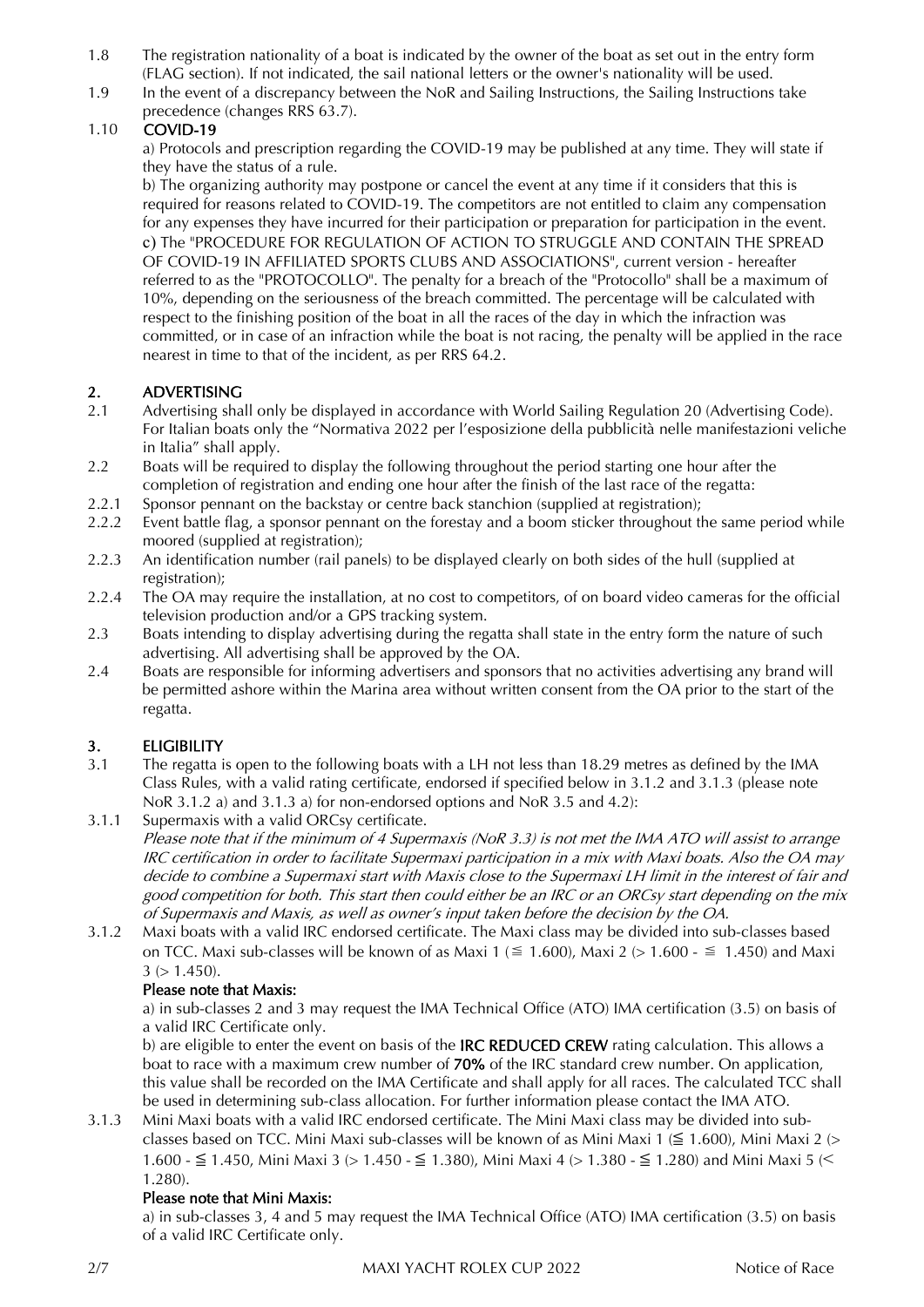b) are eligible to enter the event on basis of the **IRC REDUCED CREW** rating calculation. This allows a boat to race with a maximum crew number of 70% of the IRC standard crew number. On application, this value shall be recorded on the IMA Certificate and shall apply for all races and that calculated TCC shall be used in determining sub- class allocation. For further info please contact the IMA ATO.

- 3.2 For all sub-classes, whether in Maxi or in Mini Maxi IMA Rule 2.2 applies and so the TCC sub-class limits as presented above may be adjusted to suit fairer and better racing once the entry is closed and the entries and their TCC's are known.
- 3.3 A minimum of 4 boats is required for separate class and sub-class scoring in Supermaxi and Maxi and of 5 boats in Mini Maxi, unless the minimum is waived by the OA, with the approval of the IMA.
- 3.4 At the sole discretion of the OA, classes and sub-classes may be combined for starts to ensure the best possible competition, also if the minimum number of boats to have a class or sub-class start is established. In the latter case there will be overall trophies for the combined start as well as trophies for the individual sub-class winners.
- 3.5 A valid (endorsed if applicable, see 3.1) rating certificate, and if applicable a valid class certificate issued by the appropriate Rating or Class Authority, shall be submitted with the entry form. Rating certificates shall then be approved by the IMA Technical Office (ATO), which issues IMA certification. The IMA ATO may require full or partial re-measurement or additional information. For early approval or information please submit to: [technicaloffice@internationalmaxiassociation.com](mailto:technicaloffice@internationalmaxiassociation.com) .
- 3.6 Competitors must be at least 12 years old on the first race of the event; crew members between 12 and 18 years old shall deliver at registration a disclaimer signed by a parent or guardian (the Parent Guardian Declaration form will be available on the YCCS website).

#### 4. ENTRY AND ENTRY FEES

- 4.1 Entries shall be made on the official Entry Form (Attachment 1), which is also available on the event web site [\(www.yccs.c](http://www.yccs./)om). The Entry Form, completed in full, and the rating and class certificates (NoR 3.5) shall be received by the YCCS Race Office not later than 30 July, accompanied by a non-refundable entry fee of  $\epsilon$  3.500. The entry fee for YCCS Members and/or IMA Members is  $\epsilon$  3.000.
- 4.2 If a boat elects to reconfigure, changing any measurement value requiring recertification, the new certificate shall be received by the OA not later than 18.00 on 28 August and be approved/IMA certified by the IMA ATO not later than 18.00 on 2 September, unless a different deadline is authorized by the OA. Any change on rating certificates after 28 August may only be as a result of inspections and controls. If a boat elects to adopt the IRC REDUCED CREW rating of 70% for the duration of the event, they shall inform the IMA ATO: [technicaloffice@internationalmaxiassociation.com](mailto:technicaloffice@internationalmaxiassociation.com) no later than 18.00 on the 20 August, unless a different deadline is authorized by the OA.
- 4.3 Boats that do not comply with the registration requirements by the deadline specified in this NoR may be subject to a 1% penalty added to elapsed time for all races without a hearing. This changes RRS 63.1 and A5.
- 4.4 The OA retains the right to refuse any entry, following the provision of RRS 76. Entry confirmations will be communicated by the OA. For late entries, moorings are not guaranteed and mooring fees are not included in the entry fee.
- 4.5 The entry fee can be paid by credit card or by bank transfer, and payment details are provided on the entry form. If the payment is made by bank transfer, a copy of the transfer confirmation is to accompany the entry form.

#### 5. SCHEDULE

 $5.2$ 

5.1 Sunday, 4 September: Registration, Measurement, Inspection and Skippers' Briefing (at YCCS at 18.00).

| Race days:            |                   |
|-----------------------|-------------------|
| Monday 5 September    | Race(s)           |
| Tuesday 6 September   | Race(s)           |
| Wednesday 7 September | Race(s)           |
| Thursday 8 September  | Lay day or Resail |
| Friday 9 September    | Race(s)           |
| Saturday 10 September | Race(s)           |
|                       |                   |

- 5.3 The scheduled time of the first warning signal each day will be at 12.00.
- 5.4 The IMA Annual General Meeting will be held at the YCCS on the scheduled lay day at 10.30 or late that afternoon if there is a re-sail that day.
- 5.5 On Saturday 10 September no warning signal will be made after 15.00.
- 5.6 Prizegiving: Saturday 10 September at 17.30
- 5.7 Scheduled number of races and format:
- 5.7.1 Supermaxi: maximum of 5 coastal races.
- 5.7.2 Maxi 2 and 3, and Mini Maxi 2, 3, 4 and 5: maximum of 5 coastal races.
- 5.7.3 Maxi 1 and Mini Maxi 1 (combined start): maximum of 6 races, with a combination of 4 coastal races (1 per day) and 1 day with 2 windward/leeward races.
- 5.8 Two races are required to constitute a series.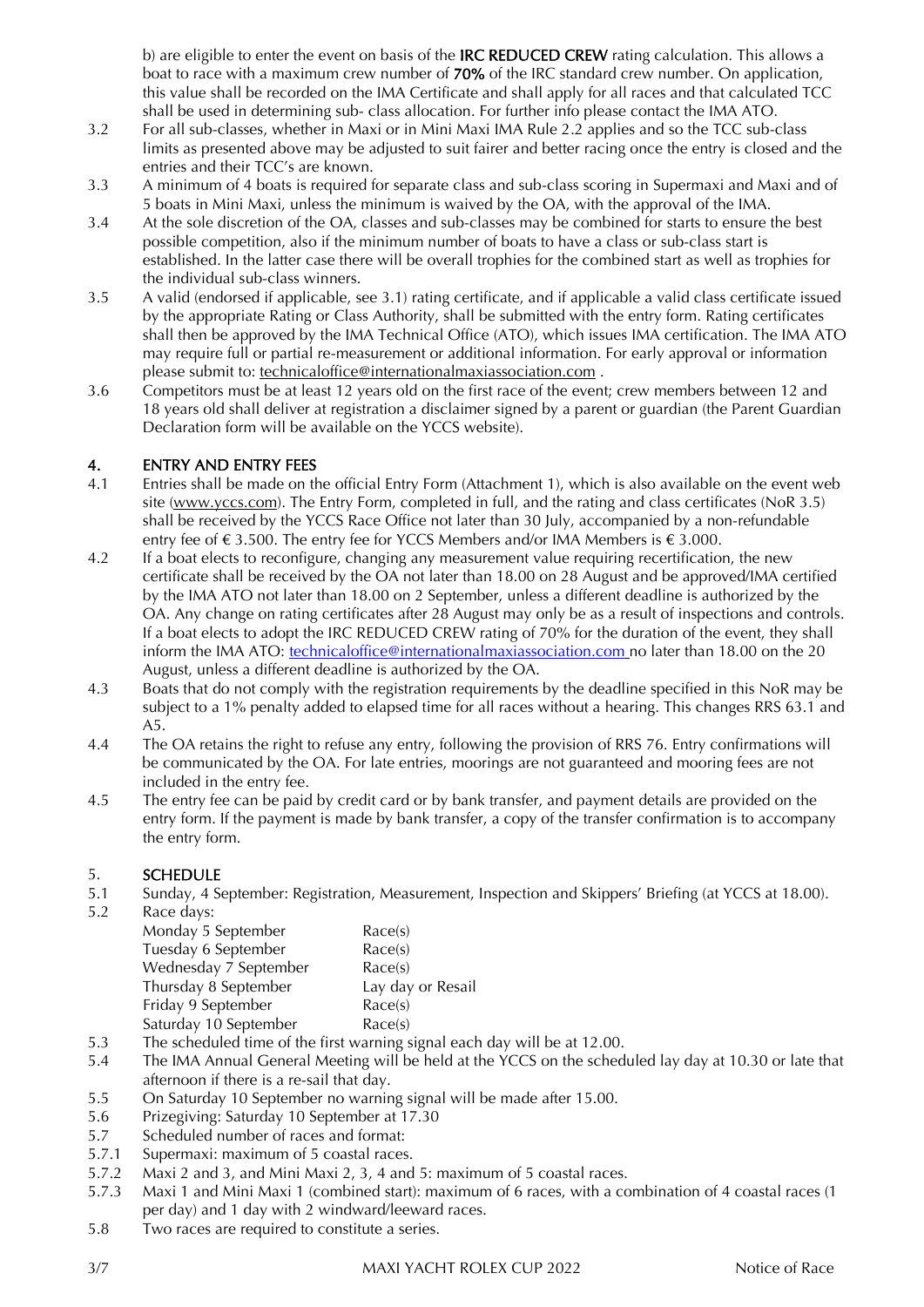5.9 The OA and/or race committee reserve the right to modify the schedule based on weather conditions or other unforeseen reasons.

## 6. MEASUREMENTS AND CONTROLS

- 6.1 All boats shall be at their berth in Marina Porto Cervo latest at 09.00 on 4 September. Earlier arrivals from 09.00 on 3 September or from berthing if later that day shall remain at their berth and be available to the Technical Committee until the boat's inspection and controls are completed or at such time as agreed with the IMA ATO. To book an inspection slot please contact: [technicaloffice@internationalmaxiassociation.com](mailto:technicaloffice@internationalmaxiassociation.com)
- 6.2 At any reasonable time throughout the regatta period race committee or technical committee members may undertake random inspections and measurement checks on any boat. This may include measurement, equipment checks and weighing, or determination of displacement by other means as approved by the IMA ATO. In the event of a protest, access for inspections may be requested at any time.
- 6.3 A list of the boat ratings will be posted on the event web site [\(www.yccs.com\)](http://www.yccs.com/) by 15.00 on 3 September. The list will remain posted on the online ONB during the event. The Protest Time Limit for rating protests by boats, except relating to changes made during the regatta, will expire at 17.00 on 4 September.

#### 7. REGISTRATIONS

Final registration formalities shall be completed at the YCCS's Race Office by 16.00 on 4 September unless the OA approves a later time, which it will do only under exceptional circumstances. At registration, in addition to the certificates mentioned in NoR 4.1 and 4.2, the following documents will be required:

(a) Acceptance of the NoR, Disclaimer of Liability and insurance as set out in the Entry Form;

(b) Crew Declaration Form and Media Release consent. All competitors shall be in compliance with the World Sailing eligibility rules. All competitors, except those in the Supermaxi class and possibly the IMA affiliated or associated classes shall be in compliance with the IMA Owner/Driver rules (Helmsman designation form to comply with IMA Class Rule C.2);

- (c) For Italian competitors and boats only:
	- FIV cards and a valid medical certification;
	- Valid FIV authorization to display advertising on boat (if applicable);
- (d) Foreign competitors must comply with the rules of their national authority;
- (e) Parent Guardian Declaration form (if applicable see Paragraph 3.6);

Note: Support boats shall register on the dedicated section of the entry form and collect the dentification flag at the race office during registration on Sunday 4 September. The identification flag shall be displayed throughout the period starting one hour after the completion of registration and ending one hour after the finish of the last race of the regatta.

#### 8. SAILING INSTRUCTIONS (SI)

The SI will be available to competitors upon final registration and published online on 4 September at [www.yccs.c](http://www.yccs./)om.

#### 9. VENUE

- 9.1 Yacht Club Costa Smeralda 07021 Porto Cervo (OT) Sardinia Italy t. +39 0789 902200 | e. [secretariat@yccs.it](x-webdoc://806C8AFF-7F4F-4BF8-AD01-DC94E2E73078/secretariat@yccs.it) | ws. [www.yccs.c](http://www.yccs./)om
- 9.2 The racing area will be in Northeastern Sardinian waters.

#### 10. PENALTIES

- 10.1 For Supermaxi, Maxi 2 and 3 and Mini Maxi 2, 3, 4 and 5 the Scoring Penalty, as provided in RRS 44.3, applies, and replaces the One-Turn and the Two-Turns Penalty.
- 10.2 For Maxi 1 and Mini Maxi 1, RRS 44.1 is changed so that the Two-Turns Penalty is replaced by the One-Turn Penalty.
- 10.3 Penalties taken shall be declared on the appropriate form and lodged with the race office within the protest time Limit.
- 10.4 Penalties for breaches of a rule other than a rule of Parts 1 or 2 of the RRS may be less than disqualification if the jury so decides [DP].
- 10.5 Redress Limitation:
- 10.5.1 Redress shall not be given to a boat for a greater number of races than she completed in the event. This changes RRS 60.1(b) and RRS 62.
- 10.5.2 Actions by official boats, drones or helicopters shall not be grounds for requesting redress by a boat. This changes RRS 60.1(b).
- 10.6 An international jury will be appointed in accordance with RRS Appendix N. All decisions will be final as provided in RRS 70.5.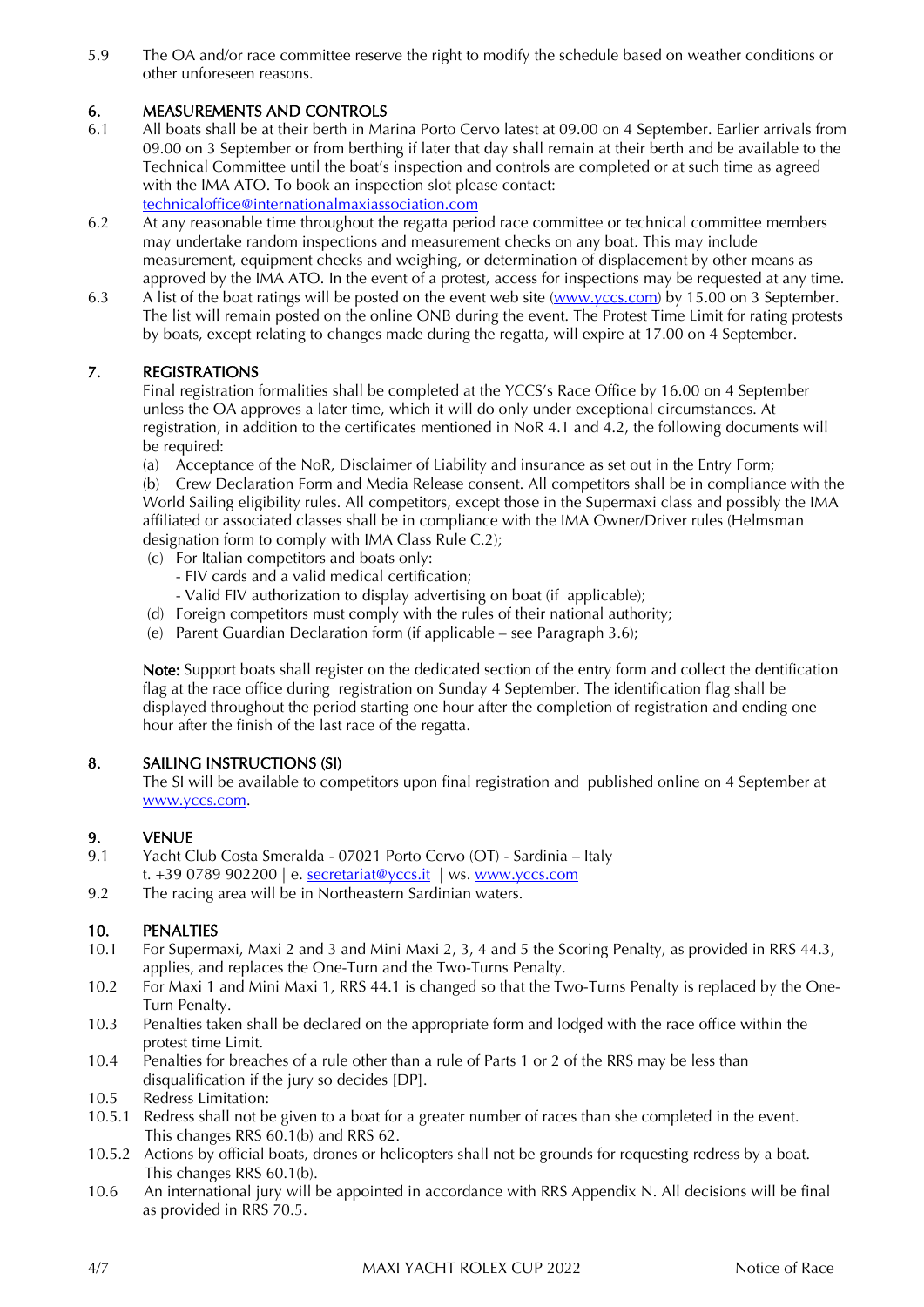## 11. SCORING

The Low Point System RRS Appendix A shall apply without discards.

#### 12. MOORINGS

- 12.1 The entry fee includes mooring fees from 09.00 on 4 September to 10.00 on 11 September at Porto Cervo Marina or Port East provided that the completed entry form and entry fee are received by the YCCS race office before 30 July.
- 12.2 For late entries, moorings and mooring fees are not guaranteed and not included in the entry fee.
- 12.3 The cost for electricity, water, tenders, or additional periods are not included in the entry fee and must be paid directly to the Marina Office. The mooring place for any additional period (before and/or after the event) may be at Porto Cervo Marina or East Dock (Porto Vecchio) and different from the mooring place assigned during the event. Assignment
- of moorings will be based on availability of moorings and the characteristics of boats. 12.4 To reserve moorings prior and after the dates indicated in par.12.1 and for tenders/support boats, submit your mooring requirement to [e.pileri@marinadiportocervo.com](mailto:e.pileri@marinadiportocervo.com) c/c [info@marinadiportocervo.com](mailto:info@marinadiportocervo.com) / [secretariat@yccs.it.](mailto:secretariat@yccs.it) For additional information about the marina services and the price list please visit [www.marinadiportocervo.it](http://www.marinadiportocervo.it/).
- 12.5 Local regulations require that all yachts must inform the Harbourmaster's Office by radio on VHF Channel 9 when they first arrive in Porto Cervo and each time they leave or enter the Harbour. When moored, it is mandatory for all participants to visit the Harbourmaster's Office to finalize their registration.

Participants should consult the Harbour Safety Regulation at the following link:

- [www.marinadiportocervo.com/regolamento/.](http://www.marinadiportocervo.com/regolamento/)
- 12.6 Sailing inside the harbour is forbidden.

#### 13. HAULING OUT, HULL CLEANING AND DIVING RESTRICTIONS

- 13.1 Boats may not be hauled out after 3 September until the finish of the final race without prior written permission of the OA.
- 13.2 Independent swimming/diving inside the harbour is forbidden. Only the Harbour Master's divers are authorised to swim/dive inside the harbour and they can be booked on VHF Channel 9 or by email to: [e.pileri@marinadiportocervo.com](mailto:e.pileri@marinadiportocervo.com) c/c [info@marinadiportocervo.com.](mailto:info@marinadiportocervo.com) Only boats with a hard, nonpolishing or non-ablating and non-biocidal urethane primer or topcoat on the underwater areas of the hull, when at their regatta berths and after permission by the Marina Office, may get their bottom cleaned by the Harbour Master's divers.

#### 14. RADIO COMMUNICATIONS AND ELECTRONIC EQUIPMENT

- 14.1 All boats shall be equipped with a Marine VHF transceiver capable of operating on VHF channels 09, 16, 71 and 72.
- 14.2 RRS 41 is changed such that for safety purposes boat to boat communication is allowed and encouraged. A dedicated VHF channel shall be used for this purpose and will be announced at the Skippers' briefing and published in the sailing instructions. Boats shall maintain a constant watch on the safety channel when sailing in or near the racing area.
- 14.3 Except for safety reasons (NoR  $14.2$ ) or in case of an emergency, a boat that is racing shall not make transmissions of any kind (voice, written, image, data, etc.) and shall not receive communication of any kind that is not available to all boats.

#### 15. COMPETITOR DRONES

- 15.1 Teams or their representatives shall not fly drones over the Maxi Yacht Rolex Cup shore base or over the race area during training or racing days without complying with local legislation and without prior written approval by the organizer.
- 15.2 The approval granted at the sole discretion of the organizer may impose limitations on where and when drones may fly.
- 15.3 At any time the risk and responsibility for flying any drone is with the person flying the drone and images made inside the race area shall be shared with the organizer, race committee or jury at reasonable request.

#### 16. PRIZES

The following trophies and awards will be presented on Saturday 10 September:

- Trophies for the 1<sup>st</sup>, 2<sup>nd</sup> and 3<sup>rd</sup> place boats of each class;
- Commodore Alberini Perpetual Trophy;
- Paolo Massarini ORC Challenge Trophy;
- IMA Trophy for the highest placed IMA Member;
- YCCS Trophy for the highest placed YCCS Member;
- Additional trophies to the winner of any approved sub-class.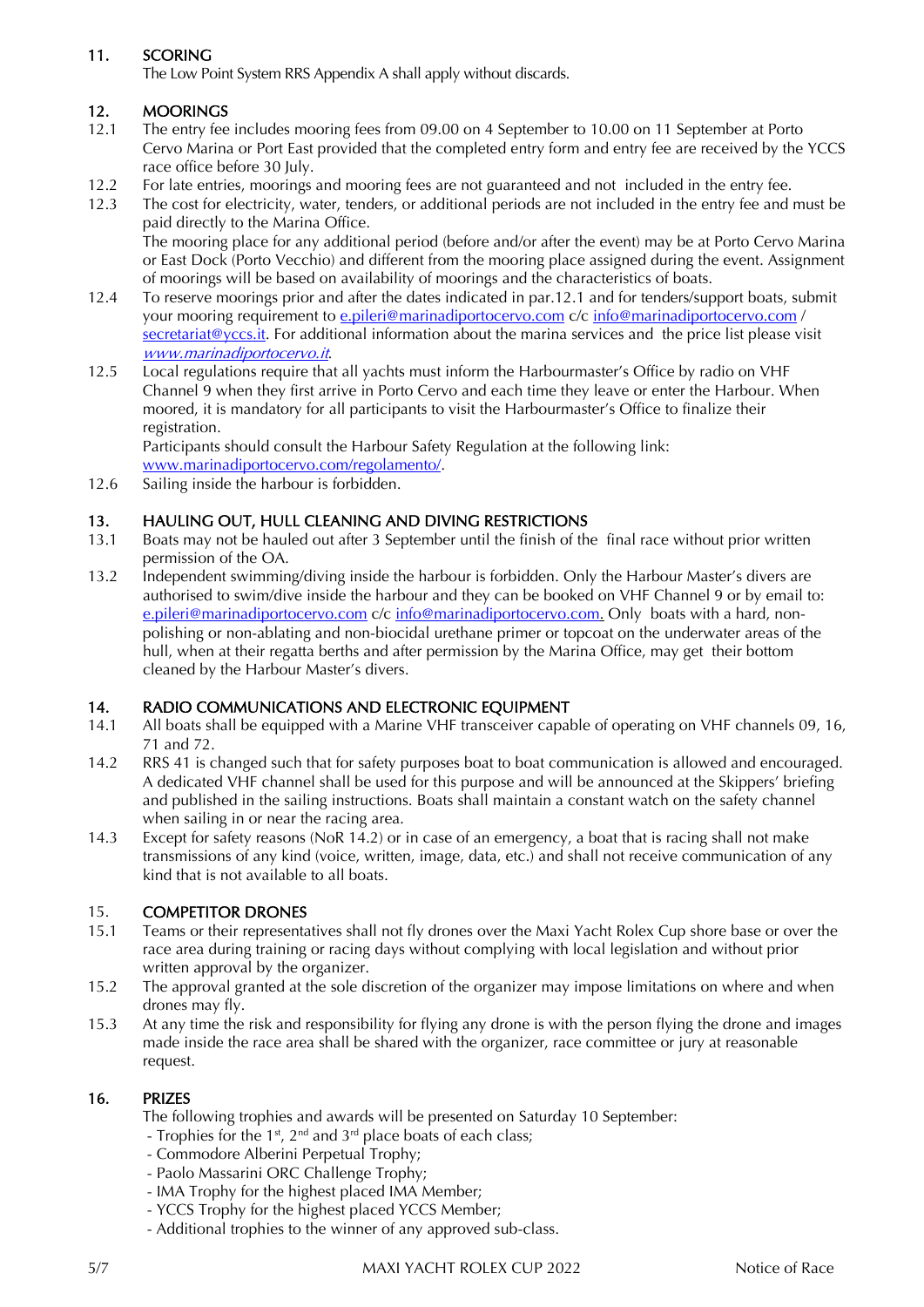## 17. AMENDMENTS TO THIS NOTICE OF RACE

- 17.1 The OA reserves the right to amend this NoR. Any amendments prior to 4 September will be emailed to owners whose entries have been accepted.
- 17.2 Amendments will also be posted on the online ONB on the YCCS website [\(www.yccs.c](http://www.yccs./)om). Amendments to this NoR after 4 September will be posted on the online ONB and sent to each yacht via e-mail to the e-mail addresses provided on the Entry Form. ("Owner", "Boat Captain", "Helmsman" and "Tactician" section).

#### 18. DISCLAIMER OF LIABILITY

- 18.1 Competitors agree to be bound by the World Sailing RRS 2021/2024, this NoR and the SI. Competitors agree that the sole and inescapable responsibility for the nautical qualities of any boat participating in the Maxi Yacht Rolex Cup 2022, including her rigging, safety equipment on board and the competence, behaviour and dress of her crew, is that of the Owner/Charterer of the boat. Competitors also agree to take any and all responsibility for all damages whatsoever caused to third persons or their belongings, to themselves or to their belongings, ashore and at sea as a consequence of their participation in the regatta, and hereby relieve from any responsibility, and agree to indemnify on a full indemnity basis and hold harmless, the OA, YCCS, IMA and sponsors (in particular but not limited to ROLEX SA and affiliated companies) and their representatives in respect of any claim arising there from.
- 18.2 Competitors shall apply RRS Part 1 Fundamental Rule 3: " The responsibility for a boat's decision to participate in a race or to continue *racing* is hers alone".
- 18.3 In summary, competitors agree that the OA, YCCS, IMA and sponsors (in particular but not limited to ROLEX SA and affiliated companies) and their representatives have no responsibility for loss of life or injury to members or others, or for the loss of, or damage to any vessel or property.
- 18.4 As part of the registration process, each individual participating crew member will be required to sign a declaration accepting this disclaimer of liability.
- 18.5 Environmental responsibility: It is recalled the Basic Principle which states: "Participants are encouraged to minimize any adverse environmental impact of the sport of sailing", it is recommended that care be taken to protect the environment at all times during and after the event. Especially attention is drawn to RRS 47 -TRASH DISPOSAL- which states: "Competitors and support persons shall not intentionally put trash in the water. This rule applies at all times while afloat. The penalty for a breach of this rule may be less than disqualification".

#### 19. INSURANCE

- 19.1 Each participating boat shall be insured with valid third part liability insurance with adequate cover taking into account the value of the boats racing and the measure of damages likely to arise in the event of an accident.
- 19.2 The OA is not responsible for verifying the status or validity of insurance certificates.

#### 20. MEDIA RELEASES

- 20.1 Competitors and crew members on competing boats grant, at no cost, YCCS, IMA, ROLEX SA and affiliated companies the absolute right and permission to use their name, voice, image, likeness, biographical material as well as representations of the boats in any media (being television, print and internet media), including video footage, for the sole purposes of advertising, promoting, reporting and disseminating information relating to ROLEX SA's involvement in sailing events, in particular the Maxi Yacht Rolex Cup ("the regatta"), and to the competitors and crew members' participation in such event. Competitors and crew members on the competing yachts also grant, at no cost, ROLEX SA and affiliated companies, the absolute right and permission to use their name, image, likeness, biographical material as well as representations of the boats in the Rolex magazine, edited by ROLEX SA. Competitors and crew members' name, voice, image, likeness and biographical material shall not be used by ROLEX SA and affiliated companies in a way which constitutes an endorsement of ROLEX products by said competitors and crew members, unless the relevantcompetitor or crew member is engaged by ROLEX SA or affiliated companies to endorse ROLEX products or gives his/her prior written consent to such use.
- 20.2 As part of the registration process, each individual participating crew member will be required to sign a declaration accepting this waiver of rights.

#### 21. CONTACT DETAILS & FURTHER INFORMATION

- 21.1 YCCS Race Office: t. +39 0789 902200 | e. [secretariat@yccs.it](file:///C:%5CUsers%5Csegreteriaregate%5CAppData%5CLocal%5CPackages%5CMicrosoft.Office.Desktop_8wekyb3d8bbwe%5CAC%5CINetCache%5CContent.Outlook%5CAppData%5CLocal%5CMicrosoft%5CWindows%5CTemporary%20Internet%20Files%5CContent.Outlook%5CAppData%5CLocal%5CMicrosoft%5CWindows%5CTemporary%20Internet%20Files%5CContent.Outlook%5CLibrary%5CCaches%5CTemporaryItems%5COutlook%20Temp%5Csecretariat@yccs.it) | ws. [www.yccs.c](http://www.yccs./)om
- 21.2 IMA Race Secretary: [info@internationalmaxiassociation.com](mailto:info@internationalmaxiassociation.com)
- 21.3 IMA Technical Office (ATO): [technicaloffice@internationalmaxiassociation.com](mailto:technicaloffice@internationalmaxiassociation.com)

#### 22 PRESS OFFICE

22.1 Media representatives wishing to cover the event are requested to contact: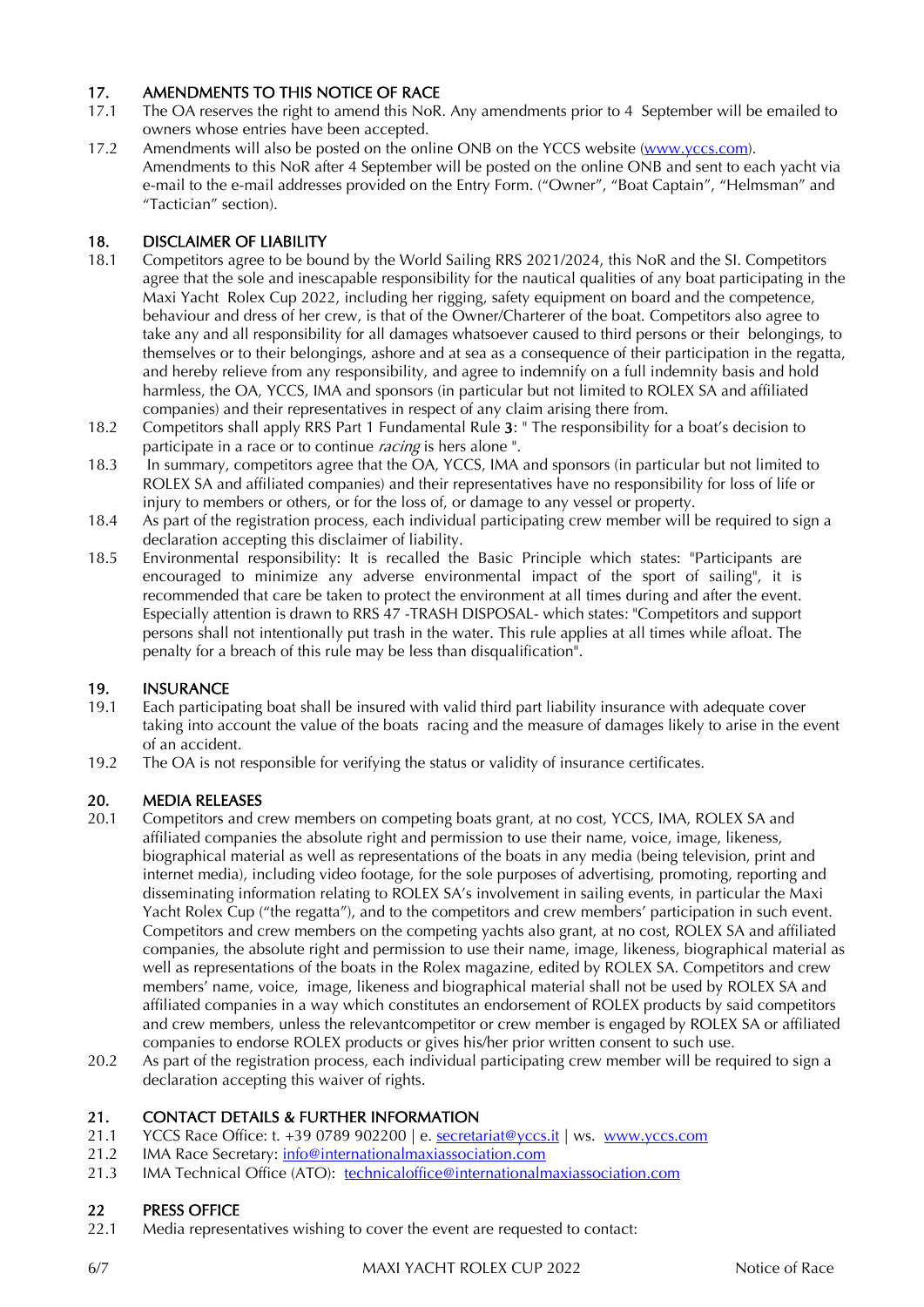YCCS Press Office: t. +39 0789 902200 | e. [pressoffice@yccs.it](mailto:pressoffice@yccs.it) | ws. [www.yccs.com](http://www.yccs.com/) and/or: IMA Press Office: t. +39 345 8257605 | e. [communications@internationalmaxiassociation.com](mailto:communications@internationalmaxiassociation.com)

- 22.2 Media Drone: Accredited media using the press boat made available by the OA to follow the event are not authorised to fly drones on the regatta course.
- 22.3 Accredited media using their own vessel (or at their own expense) to follow the regatta must obligatorily inform the YCCS Press Office of any use of drones. Any drones used on the regatta course must be provided with the relevant authorisations from the competent authority (ENAC).
- 22.4 Authorisation must be requested from the OA and a form assuming liability in the case of damage to third parties must be completed. In such event the OA will also specify the rules governing the use of drones on the regatta course.

#### 23. REGATTA ACTIVITIES

Regatta activities shall be carried out in accordance with the provisions concerning the fight against and the containment of the spread of Covid 19 issued by FIV, which the Organizing Authority shall be obliged to respect and enforce, and to which the participating members shall comply under the supervision of the Organizing Authority itself. Any cases of Covid 19 that may be detected during the event will be reported by the Organizing Authority to the relevant Health Authorities.

#### 24. SOCIAL EVENTS

- 24.1 Program to be confirmed in relation to the international pandemic situation.
- 24.2 For general enquiries on the YCCS social program and guest lists contact:
	- YCCS Events t. +39 0789 902200 | @. events@yccs.it

#### ATTACHMENT (also posted on the YCCS Website):

Attachment 1: Entry Form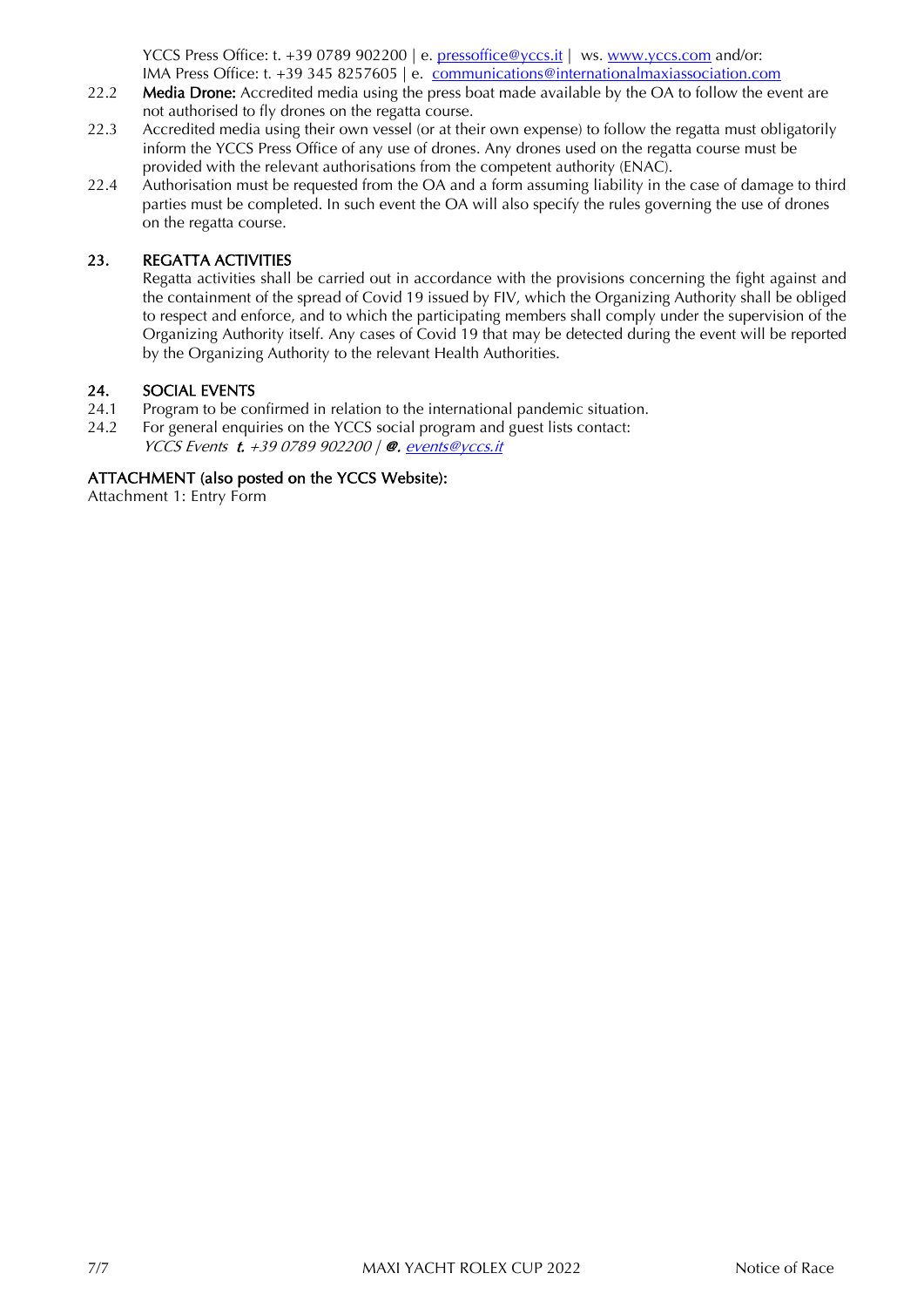

## MAXI YACHT ROLEX CUP 2022

Porto Cervo, from 4 to 10 September Attachment 1: *Entry Form* 

|                                                                                                                                                                                                                                                                                                                                                                                                              |                                                           |                                                                    | Entries shall be received by the Organizing Authority by 30 <sup>th</sup> July accompanied by the entry fee. To be sent by email: secretariat@yccs.it to YCCS Race Office.                                                                                                                                                                                                                                                                     |         |                                               |                                         |           |
|--------------------------------------------------------------------------------------------------------------------------------------------------------------------------------------------------------------------------------------------------------------------------------------------------------------------------------------------------------------------------------------------------------------|-----------------------------------------------------------|--------------------------------------------------------------------|------------------------------------------------------------------------------------------------------------------------------------------------------------------------------------------------------------------------------------------------------------------------------------------------------------------------------------------------------------------------------------------------------------------------------------------------|---------|-----------------------------------------------|-----------------------------------------|-----------|
| <b>MEMBER OF:</b>                                                                                                                                                                                                                                                                                                                                                                                            | <b>YCCS</b>                                               | <b>IMA</b>                                                         |                                                                                                                                                                                                                                                                                                                                                                                                                                                |         |                                               |                                         |           |
| <b>Boat Name</b>                                                                                                                                                                                                                                                                                                                                                                                             |                                                           |                                                                    |                                                                                                                                                                                                                                                                                                                                                                                                                                                | Sail N. | LOA                                           | Beam                                    | Min Draft |
| Model<br>Designer                                                                                                                                                                                                                                                                                                                                                                                            |                                                           |                                                                    | <b>Builder</b>                                                                                                                                                                                                                                                                                                                                                                                                                                 |         | Year                                          | Hull Colour                             |           |
| Flag                                                                                                                                                                                                                                                                                                                                                                                                         | N.of Crew                                                 | E.T.A.                                                             | Boat Advertising (if any)                                                                                                                                                                                                                                                                                                                                                                                                                      |         |                                               |                                         |           |
| Yacht Club                                                                                                                                                                                                                                                                                                                                                                                                   |                                                           |                                                                    | Home Port                                                                                                                                                                                                                                                                                                                                                                                                                                      |         | Country                                       |                                         |           |
|                                                                                                                                                                                                                                                                                                                                                                                                              |                                                           |                                                                    | IMPERATIVE: Contact details (clear & legible) to be reached ON - SITE for any daily communication (notices, amendments, invitations) from Organizing                                                                                                                                                                                                                                                                                           |         |                                               |                                         |           |
|                                                                                                                                                                                                                                                                                                                                                                                                              | Authority. *Owner/Charterer (for the web-site entry list) |                                                                    |                                                                                                                                                                                                                                                                                                                                                                                                                                                |         | Country                                       |                                         |           |
| mobile                                                                                                                                                                                                                                                                                                                                                                                                       |                                                           |                                                                    | @                                                                                                                                                                                                                                                                                                                                                                                                                                              |         |                                               |                                         |           |
| The Owner wishes to be named in:                                                                                                                                                                                                                                                                                                                                                                             |                                                           | - PRESS RELEASE:                                                   | <b>NO</b><br><b>YES</b>                                                                                                                                                                                                                                                                                                                                                                                                                        |         | - called on the stage at the AWARDS CEREMONY: | YES                                     | NΟ        |
| Owner's Name (*if different):                                                                                                                                                                                                                                                                                                                                                                                |                                                           |                                                                    |                                                                                                                                                                                                                                                                                                                                                                                                                                                |         |                                               |                                         |           |
| <b>Boat Captain</b>                                                                                                                                                                                                                                                                                                                                                                                          |                                                           |                                                                    | @                                                                                                                                                                                                                                                                                                                                                                                                                                              |         |                                               | mobile                                  |           |
| Helmsman                                                                                                                                                                                                                                                                                                                                                                                                     |                                                           |                                                                    | @                                                                                                                                                                                                                                                                                                                                                                                                                                              |         |                                               |                                         | Country   |
| Tactician                                                                                                                                                                                                                                                                                                                                                                                                    |                                                           |                                                                    | @                                                                                                                                                                                                                                                                                                                                                                                                                                              |         |                                               |                                         | Country   |
| Other email address (clear & legible):                                                                                                                                                                                                                                                                                                                                                                       |                                                           |                                                                    |                                                                                                                                                                                                                                                                                                                                                                                                                                                |         |                                               |                                         |           |
| SUPPORT BOAT (if any): YES                                                                                                                                                                                                                                                                                                                                                                                   | NO                                                        |                                                                    | For mooring place refer to paragraph 12.4 of the NoR. A support boat flag MUST be collected at the YCCS Race Office                                                                                                                                                                                                                                                                                                                            |         |                                               |                                         |           |
|                                                                                                                                                                                                                                                                                                                                                                                                              |                                                           |                                                                    |                                                                                                                                                                                                                                                                                                                                                                                                                                                |         |                                               |                                         |           |
|                                                                                                                                                                                                                                                                                                                                                                                                              |                                                           | NoR Paragraph 15 - COMPETITORS DRONE (if any) - Person in charge:  |                                                                                                                                                                                                                                                                                                                                                                                                                                                |         | @:                                            |                                         |           |
| Press Representative                                                                                                                                                                                                                                                                                                                                                                                         |                                                           |                                                                    | mobile                                                                                                                                                                                                                                                                                                                                                                                                                                         |         | @:                                            |                                         |           |
|                                                                                                                                                                                                                                                                                                                                                                                                              | <b>ENTRY FEE PAYMENT, as per NoR paragraph 4:</b>         |                                                                    | € 3.500,00;                                                                                                                                                                                                                                                                                                                                                                                                                                    |         |                                               | € 3.000,00 for YCCS and/or IMA Members. |           |
|                                                                                                                                                                                                                                                                                                                                                                                                              |                                                           |                                                                    | VIA <mark>WIRE TRANSFER</mark> , BANK DETAILS: Yacht Club Costa Smeralda   Banca Intesa San Paolo   IBAN: IT33 F030 6984 9021 0000 0000 071   BIC - SWIFT: BCITITMM<br><b>IMPERATIVE:</b> specify as object: MYRC 22 + NAME OF THE BOAT                                                                                                                                                                                                        |         |                                               |                                         |           |
|                                                                                                                                                                                                                                                                                                                                                                                                              | VIA <mark>CREDIT CARD</mark> (Pay by Link):               | <b>VISA</b>                                                        | <b>MASTERCARD</b>                                                                                                                                                                                                                                                                                                                                                                                                                              |         | AMEX                                          |                                         |           |
|                                                                                                                                                                                                                                                                                                                                                                                                              |                                                           | Email address where to send the link of payment: (clear & legible) |                                                                                                                                                                                                                                                                                                                                                                                                                                                |         |                                               |                                         |           |
|                                                                                                                                                                                                                                                                                                                                                                                                              |                                                           |                                                                    | 1.Disclaimer: Competitors agree to be bound by the World Sailing RRS 2021/2024, this NoR and the SI. Competitors agree that the sole and inescapable responsibility for the nautical qualities of any boat                                                                                                                                                                                                                                     |         |                                               |                                         |           |
|                                                                                                                                                                                                                                                                                                                                                                                                              |                                                           |                                                                    | participating in the Maxi Yacht Rolex Cup, including her rigging, safety equipment on board and the competence, behaviour and dress of her crew, is that of the Owner/Charterer of the boat. Competitors also<br>agree to take any and all responsibility for all damages whatsoever caused to third persons or their belongings, to themselves or to their belongings, ashore and at sea as a consequence of their participation in           |         |                                               |                                         |           |
|                                                                                                                                                                                                                                                                                                                                                                                                              |                                                           |                                                                    | the regatta, and hereby relieve from any responsibility, and agree to indemnify on a full indemnity basis and hold harmless, the OA, YCCS, IMA and sponsors (in particular but not limited to ROLEX SA and<br>affiliated companies) and their representatives in respect of any claim arising there from. Competitors shall apply RRS Part 1 Fundamental Rule 3: "The responsibility for a boat's decision to participate in a race            |         |                                               |                                         |           |
|                                                                                                                                                                                                                                                                                                                                                                                                              |                                                           |                                                                    | or to continue racing is hers alone". In summary, competitors agree that the OA, YCCS, IMA and sponsors (in particular but not limited to ROLEX SA and affiliated companies) and their representatives have                                                                                                                                                                                                                                    |         |                                               |                                         |           |
|                                                                                                                                                                                                                                                                                                                                                                                                              |                                                           |                                                                    | no responsibility for loss of life or injury to members or others, or for the loss of, or damage to any vessel or property. As part of the registration process, the boat representative will be required to sign a declaratio<br>accepting this disclaimer of liability. 2. Media Releases: Competitors and crew members on competing boats grant, at no cost, YCCS, IMA, ROLEX SA and affiliated companies the absolute right and permission |         |                                               |                                         |           |
|                                                                                                                                                                                                                                                                                                                                                                                                              |                                                           |                                                                    | to use their name, voice, image, likeness, biographical material as well as representations of the boats in any media (being television, print and internet media), including video footage, for the sole purposes of<br>advertising, promoting, reporting and disseminating information relating to ROLEX SA's involvement in sailing events, in particular the Maxi Yacht Rolex Cup ("the regatta"), and to the competitors and crew         |         |                                               |                                         |           |
|                                                                                                                                                                                                                                                                                                                                                                                                              |                                                           |                                                                    | members' participation in such event. Competitors and crew members on the competing yachts also grant, at no cost, ROLEX SA and affiliated companies, the absolute right and permission to use their name,                                                                                                                                                                                                                                     |         |                                               |                                         |           |
| image, likeness, biographical material as well as representations of the boats in the Rolex magazine, edited by ROLEX SA. Competitors and crew members' name, voice, image, likeness and biographical<br>material shall not be used by ROLEX SA and affiliated companies in a way which constitutes an endorsement of ROLEX products by said competitors and crew members, unless the relevant competitor or |                                                           |                                                                    |                                                                                                                                                                                                                                                                                                                                                                                                                                                |         |                                               |                                         |           |
| crew member is engaged by ROLEX SA or affiliated companies to endorse ROLEX products or gives his/her prior written consent to such use. As part of the registration process, the boat<br>representative will be required to sign a declaration accepting this waiver of rights. 3. Insurance: Each participating boat shall be insured with valid third party liability insurance with adequate             |                                                           |                                                                    |                                                                                                                                                                                                                                                                                                                                                                                                                                                |         |                                               |                                         |           |
| cover taking into account the value of the boats racing and the measure of damages likely to arise in the event of an accident. The OA is not responsible for verifying the status or validity of<br>insurance certificates. 4. Indemnity: A competitor shall be responsible for any and all property damage and personal injury (including death) incurred by yacht, its owner, its captain, its crew       |                                                           |                                                                    |                                                                                                                                                                                                                                                                                                                                                                                                                                                |         |                                               |                                         |           |
|                                                                                                                                                                                                                                                                                                                                                                                                              |                                                           |                                                                    | members, its quests and/or any third party while the yacht is participating in the event which arises from the actions or inactions of the yacht, the owner, the captain or crew or quests of the                                                                                                                                                                                                                                              |         |                                               |                                         |           |
|                                                                                                                                                                                                                                                                                                                                                                                                              |                                                           |                                                                    | yacht or which arises from the yacht's presence at the event, and the competitor shall indemnify, defend and hold harmless YCCS and each of their respective affiliates, sponsors, agents,<br>employees, officers, directors and contractors (the "Indemnified Parties") from any and all claims, losses, damages and liabilities suffered or incurred by one or more of the Indemnified Parties                                               |         |                                               |                                         |           |
| in respect of the same."                                                                                                                                                                                                                                                                                                                                                                                     |                                                           |                                                                    | I HAVE CAREFULLY READ THE AGREEMENT ABOVE AT POINTS 1, 2, 3 AND 4 AND FULLY UNDERSTAND ITS CONTENTS, I AM AWARE THAT THIS IS A RELEASE                                                                                                                                                                                                                                                                                                         |         |                                               |                                         |           |
| PERSONAL DATA.                                                                                                                                                                                                                                                                                                                                                                                               |                                                           |                                                                    | OF LIABILITY AND WAIVER OF CLAIMS AND SIGN IT OF MY FREE WILL. I HAVE READ THE PRIVACY POLICY (ON REVERSE) AND AUTHORISE PROCESSING OF MY                                                                                                                                                                                                                                                                                                      |         |                                               |                                         |           |

| Name of the Owner/Charterer/Boat Representative: |         |
|--------------------------------------------------|---------|
| Date:                                            | Sianed: |